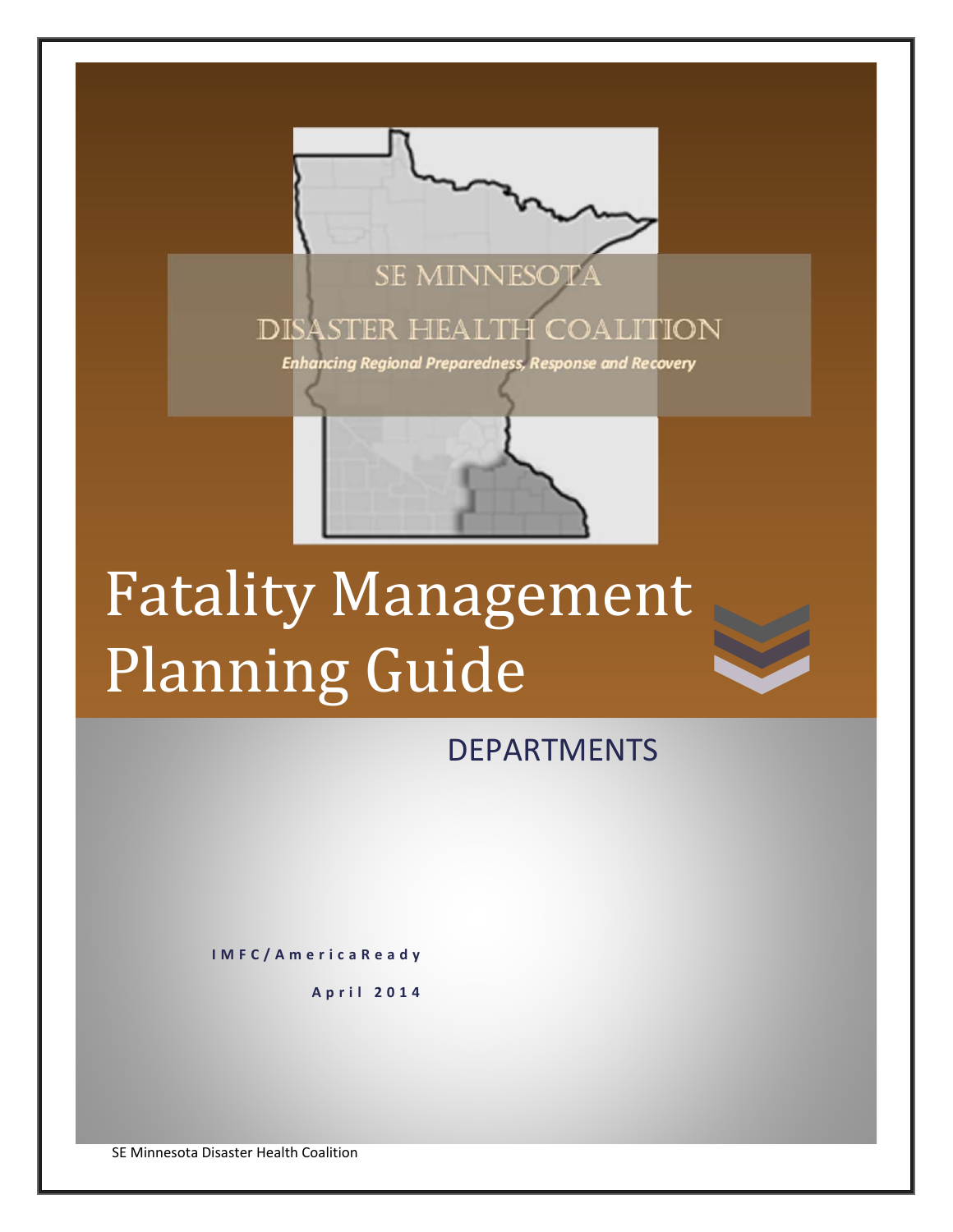# **TABLE OF CONTENTS**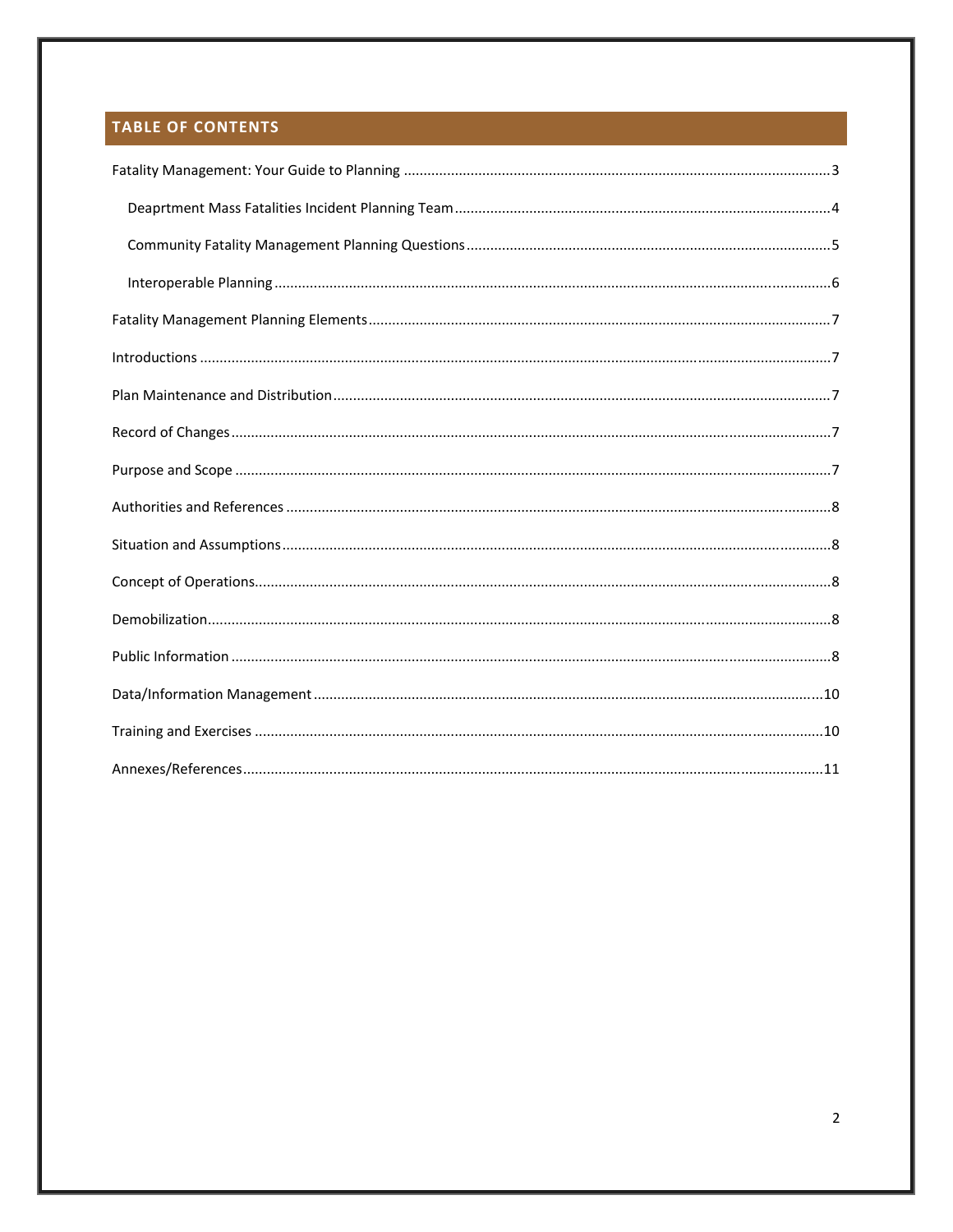#### **FATALITY MANAGEMENT: YOUR GUIDE TO PLANNING**

Welcome to the planning guide for fatality management. In this document, you will find all the necessary tools to develop and/or update your fatality management plan.

Each guide is designed with a basic set of planning elements and a planning template. These planning elements include items such as an Introduction, Scope, Situation and Assumptions, Concept of Operations, how to activate and deactivate your plan and much more. Each planning element includes a short description and, in most cases, a sample section that can be used in your plan development. *The rest of the planning will be up to your planning team and the individual needs of your department, agency, organization or facility!*

The primary objectives to developing a fatality management plan includes the following but is not limited to:

- To ready department, agency, organization, or facility for managing a mass fatalities incident
- To identify decedent operational areas, the stakeholders and organizations responsible for these operational areas, and develop a plan for providing and for coordinating operational activities
- To specify the command and control structure, who will activate the plan, and criteria for levels of activation
- To provide logistics information that enables readiness and scalability
	- o Supplies and equipment
	- o Staffing requirements
	- o Facility requirements
- To provide information on infection and other health and safety threats; fatality management information systems, pandemic influenza considerations, security requirements; family, cultural and religious considerations; and staff and volunteer management
- To describe how the plan will be exercised, updated and maintained

The Department Guide and Template are designed to help smaller departments, agencies, organizations and facilities with a role in mass fatalities response plan for the unexpected or to support the larger community in a mass fatalities incident.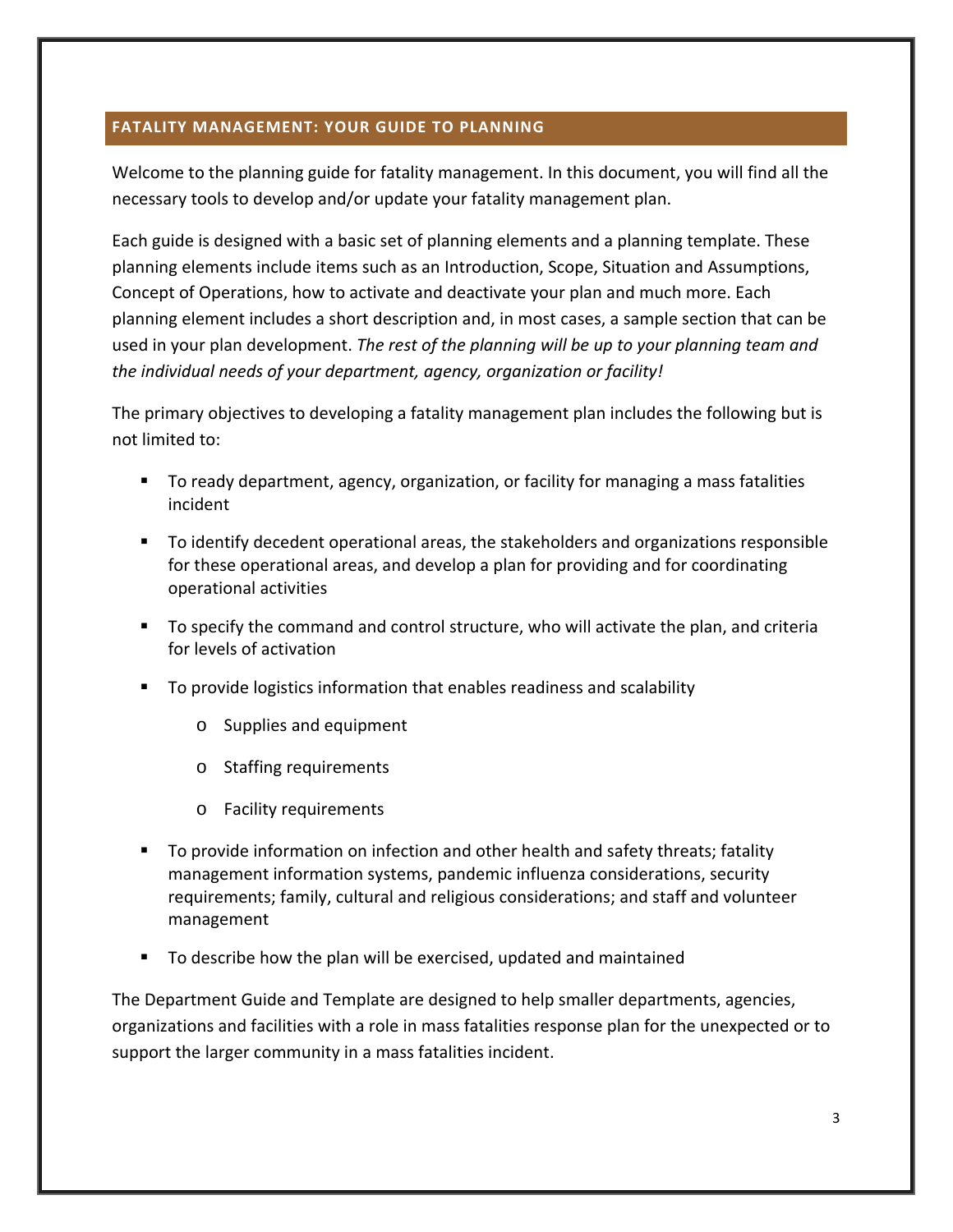#### DEAPRTMENT MASS FATALITIES INCIDENT PLANNING TEAM

The team is responsible for initial organization and plan development. Consider 1: How the list below might be expanded or organized so that specific steps are included, and 2: How the team might organize the tasks.

- 1. Initial organization, fact‐finding, resource evaluation
	- a. Who will need to be involved?
	- b. What are the resources for gathering information?
	- c. What supplies, equipment and staffing from other areas are on hand at this time that will be used during a response to a mass fatalities incident? What supplies, equipment, and staffing are needed?
- 2. Coordination with other community partners
	- a. Who will be involved?
	- b. What is the best method to communicate with community partners?
- 3. Fatality management plan development
	- a. Who is responsible?
	- b. What is the timeline?
	- c. Who will the mass fatalities plan/annex be shared with?
- 4. Develop procedures for:
	- a. Decedent identification and tracking
		- Do you require a tracking system?
		- What are the key elements of a tracking system?
		- What is the procedure for next of kin notification?
	- b. Decedent storage
		- Do you need on-site storage capability?
		- What will you include in a decedent storage procedure/SOP?
	- c. Decedent transportation
		- How will remains be transported?
		- How will communications for transportation be coordinated?
	- d. Personal belongings preparation
		- Identified with next of kin
		- Identified without next of kin (or abandoned)
		- Unidentified decedent
	- e. Death certificate processing
		- Is there need for an expedited process?
	- f. Body preparation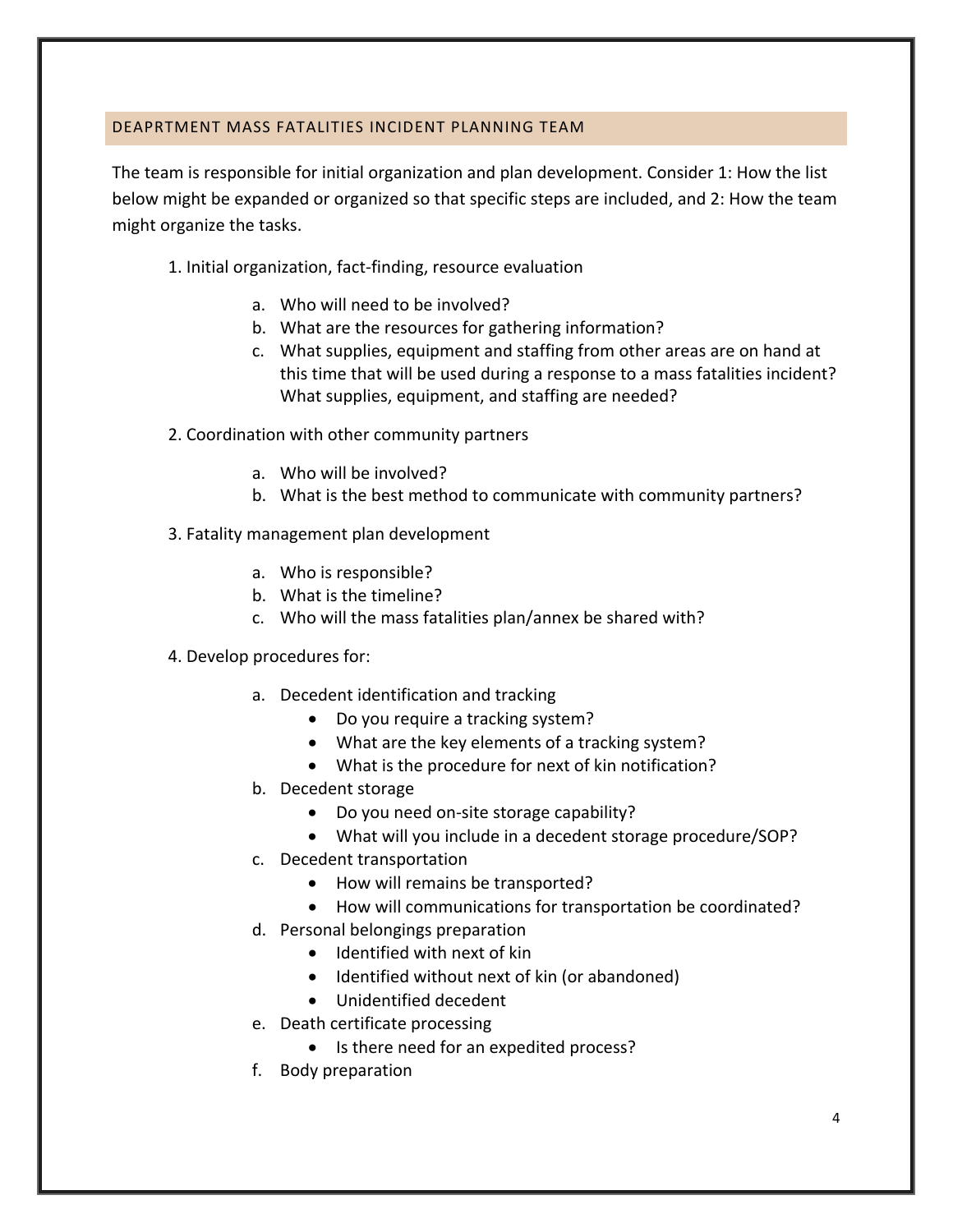- Sheeting or wrapping
- Decontamination, if needed
- Identifying documentation
- Other documentation
- g. Other procedures that need to be developed?
- 5. Coordination of staff training on mass fatality incidents
	- a. Who is responsible?
	- b. Task: write a training schedule for staff
- 6. Coordination of exercises for mass fatality incidents

## COMMUNITY FATALITY MANAGEMENT PLANNING QUESTIONS

Planning is all about preparing for an outcome to a given situation. A disaster plan is designed to help us know the *how*, *who*, *what*, *when*, and *where* if we should have to respond. Plans are written to help provide the answers on how we will respond, who will respond, what will be needed to respond, when will certain activities take place, and where will get the resources we need to respond. Fatality management planning has its own set of questions that also help further refine your plan. Utilize these questions and this information in this guide to help ensure your plan contains all of the necessary information your facility needs to respond to a mass fatalities incident.

- 1. What are the management priorities of your department, agency, organization or facility for handling remains? What key assumptions are these priorities based upon?
- 2. Does your department, agency, organization or facility have a written fatality management plan in place? If so, who has the authority to activate these plans and/or procedures, and have you trained to the plan?
- 3. Do you have staff and resources identified that will be dedicated to mass fatalities incident management?
- 4. What are the possible bottlenecks in the procedures for processing remains? Have any solutions been developed and/or implemented to mitigate these issues?
- 5. What is your cold storage capacity in your department, agency, organization or facility? Do you have memoranda of understanding in place to secure additional cold storage space if needed?
- 6. To what extent can technology assist with the processing of remains? Do you have an electronic data system to help track remains?
- 7. What legal hurdles, if any, does your department, agency, organization or facility face when executing your fatality management plan? How will your community deal with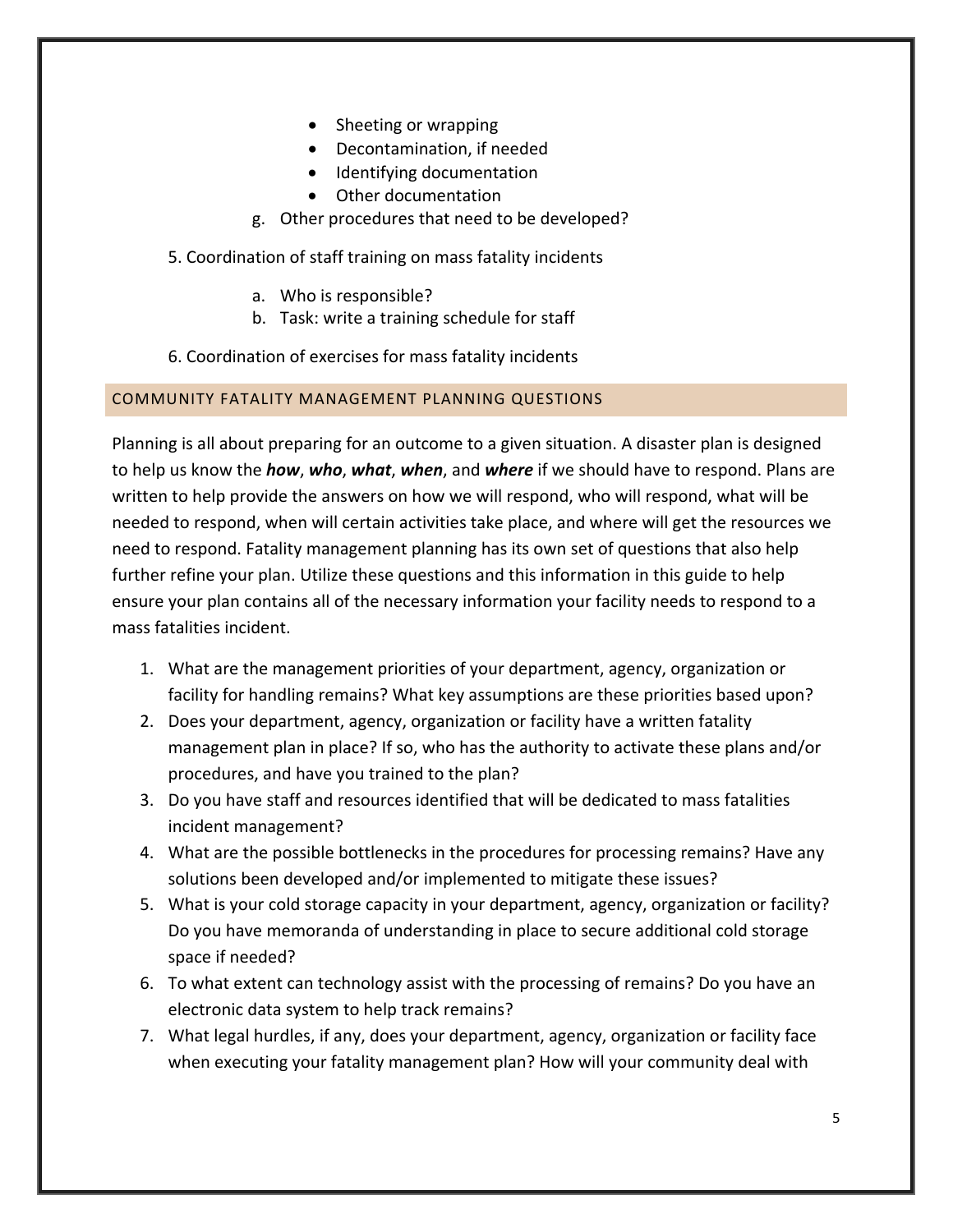them to ensure that the processing of remains is not delayed or otherwise stalled by legal matters?

8. What reputation management issues could arise if your department, agency, organization or facility does not adequately manage a mass fatalities incident? Do you have a public Information plan in place that can be used in a mass fatalities incident? If so, does that plan have pre‐scripted messages for handling a mass fatalities incident?

#### INTEROPERABLE PLANNING

Fatality management plans cannot be developed without considerations for other existing plans from emergency management, public health, hospitals, and the like. Every department, agency, organization or facility with a role in emergency planning will also have a seat at the planning table for fatality management.

Your fatality management plan should describe the relationship to other emergency plans. Begin by identifying other existing plans. Determine how the fatality management plan relates to the other emergency plans. Then consider creating an organizational chart to illustrate how the plans relate to each other.

#### **Plan Response Time and Managing Expectations**

A fatality management plan addresses mass fatalities incidents that occur both with and without warning and during on-duty or off-duty hours. When determining plan performance expectations or expected response time, determine what operations for which you want to specify response time and the many organizations involved in those operations. Some of the organizations may already have specified response times in their existing plans and protocols for their area of responsibility.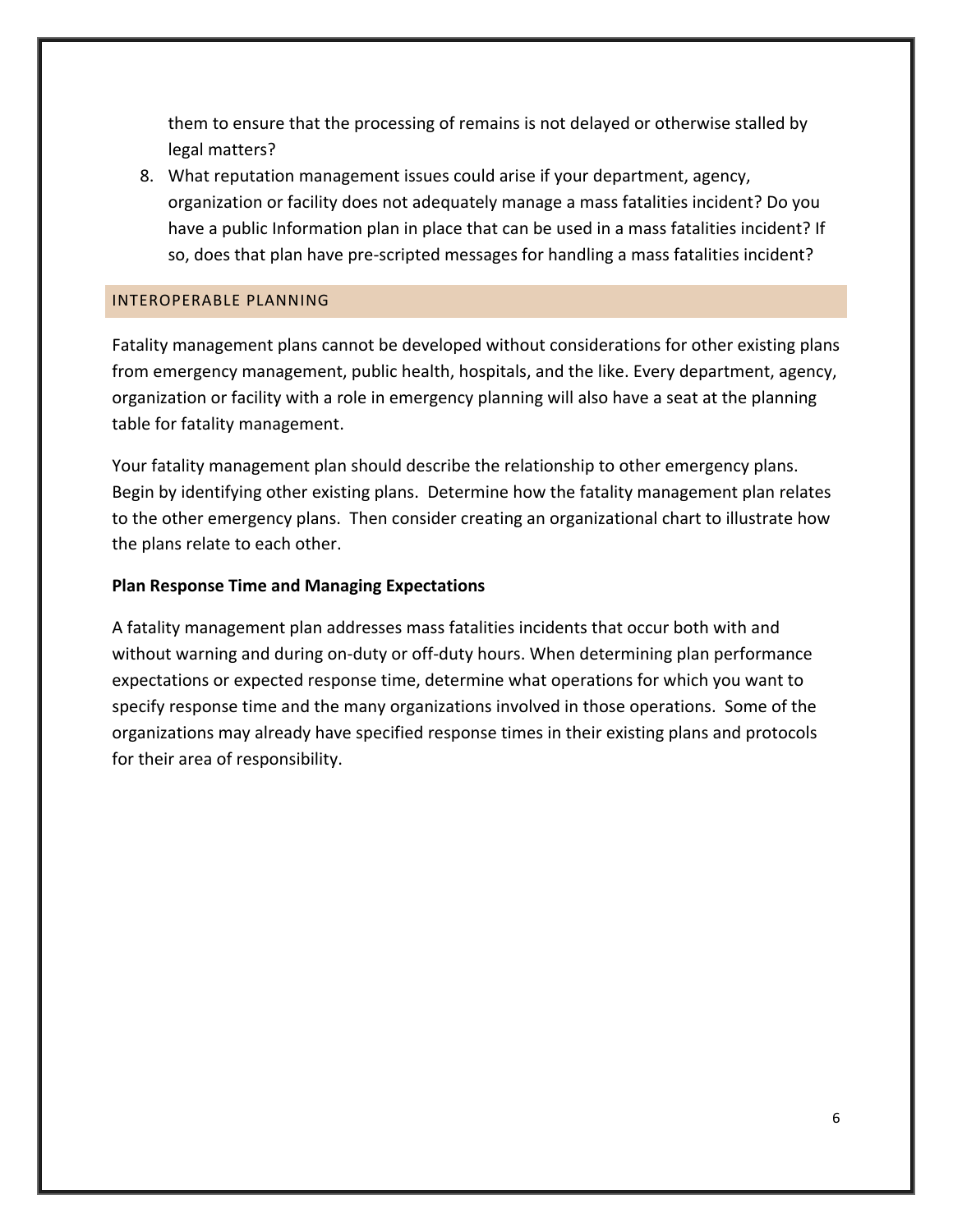# **FATALITY MANAGEMENT PLANNING ELEMENTS**

The Department Fatality Management Plan should be written to include all the necessary elements to support a mass fatalities response. It may be integrated as a part of a county's emergency operations plan or it can be used as a stand‐alone plan.

#### **INTRODUCTIONS**

A common introduction should be developed for all fatality management plans that convey a shared message. Additional information should be tailored to fit each individual plan according to the needs of that department, agency, organization, or facility.

Introductions should include basic information as to the definition of a "Mass fatalities Incident" or MFI. It is recommended that all plans in the SE Minnesota region use shared terminology and definitions to avoid confusion.

#### **PLAN MAINTENANCE AND DISTRIBUTION**

All fatality management plans should include a detailed section regarding how the plan should be maintained, how it should be distributed, and when these activities should take place. Annual reviews are recommended with periodic updates for resource and contact information.

Fatality management plan maintenance should include:

- A schedule for plan review and updates.
- A description of who is responsible for plan review and updates.
- A list of stakeholders that should be included in the update process.
- A description of the approval process for updates.

## **RECORD OF CHANGES**

All fatality management plans should include a Record of Changes allowing for more efficient tracking of updates, who made the changes, and when.

#### **PURPOSE AND SCOPE**

A common message for the purpose and scope should be developed for each fatality management plan. Additional information should be tailored to fit each department, agency, organization or facility.

**7 |** Page IMFC/AmericaReady

SE Minnesota Disaster Health Coalition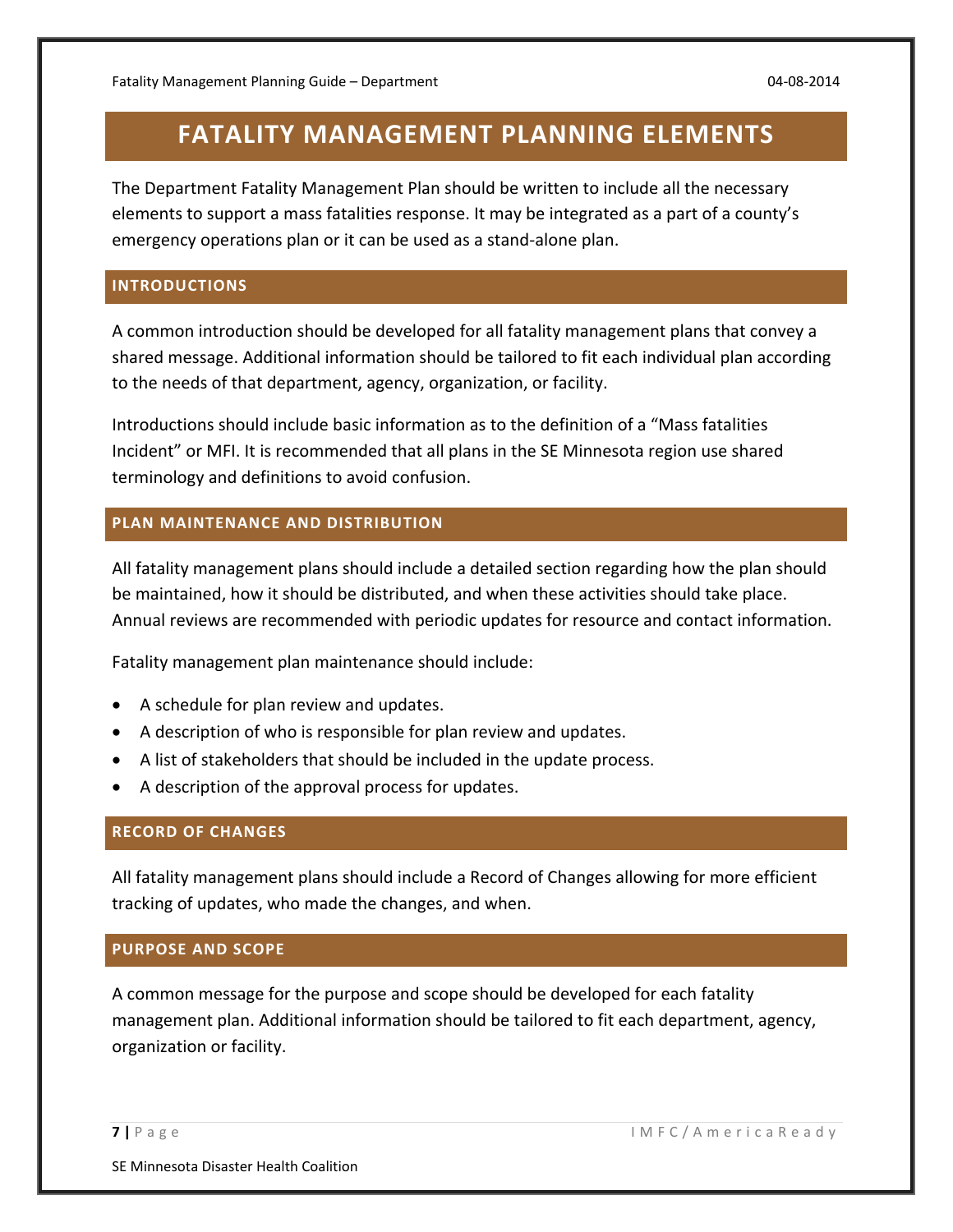#### **AUTHORITIES AND REFERENCES**

All fatality management plans should include all relevant local, state, and federal authorities and references as determined by the department, agency, organization, or facility and other key stakeholders involved in the planning process. The section should include brief information for each authority listed.

#### **SITUATION AND ASSUMPTIONS**

Situations and assumptions should be tailored to fit each department, agency, organization or facility. Unique planning challenges exist in a number of counties that may require more detailed information.

#### **CONCEPT OF OPERATIONS**

Each fatality management plan should include a Concept of Operations or ConOps that is similar in format and structure. Details should vary based on need and capability. The ConOps is a brief overview of how fatality management operations will flow.

All fatality management plans policies and procedures should be integrated to coordinate with surrounding departments, agencies and organizations plans.

#### **DEMOBILIZATION**

Every plan should include a documented process for how response operations will be discontinued and demobilized once the response phase has been completed. Be sure to include *who* has the authority to deactivate operations (and under what circumstances), *what* notifications need to be made, and all other steps that need to be taken to ensure that day‐to‐ day operations can resume as normal.

#### **PUBLIC INFORMATION**

In a MFI, it is imperative that public information and messaging be timely, accurate, and regularly updated. Doing so will aid response and recovery efforts and bring a sense of security and understanding to the public. Failure to provide timely, accurate, and updated information can result in mixed and inaccurate messages, unreasonable expectations, and an angry constituency.

● Public Information includes providing incident-related information through the media and other sources to individuals, families, businesses, and industries directly or indirectly affected by the incident.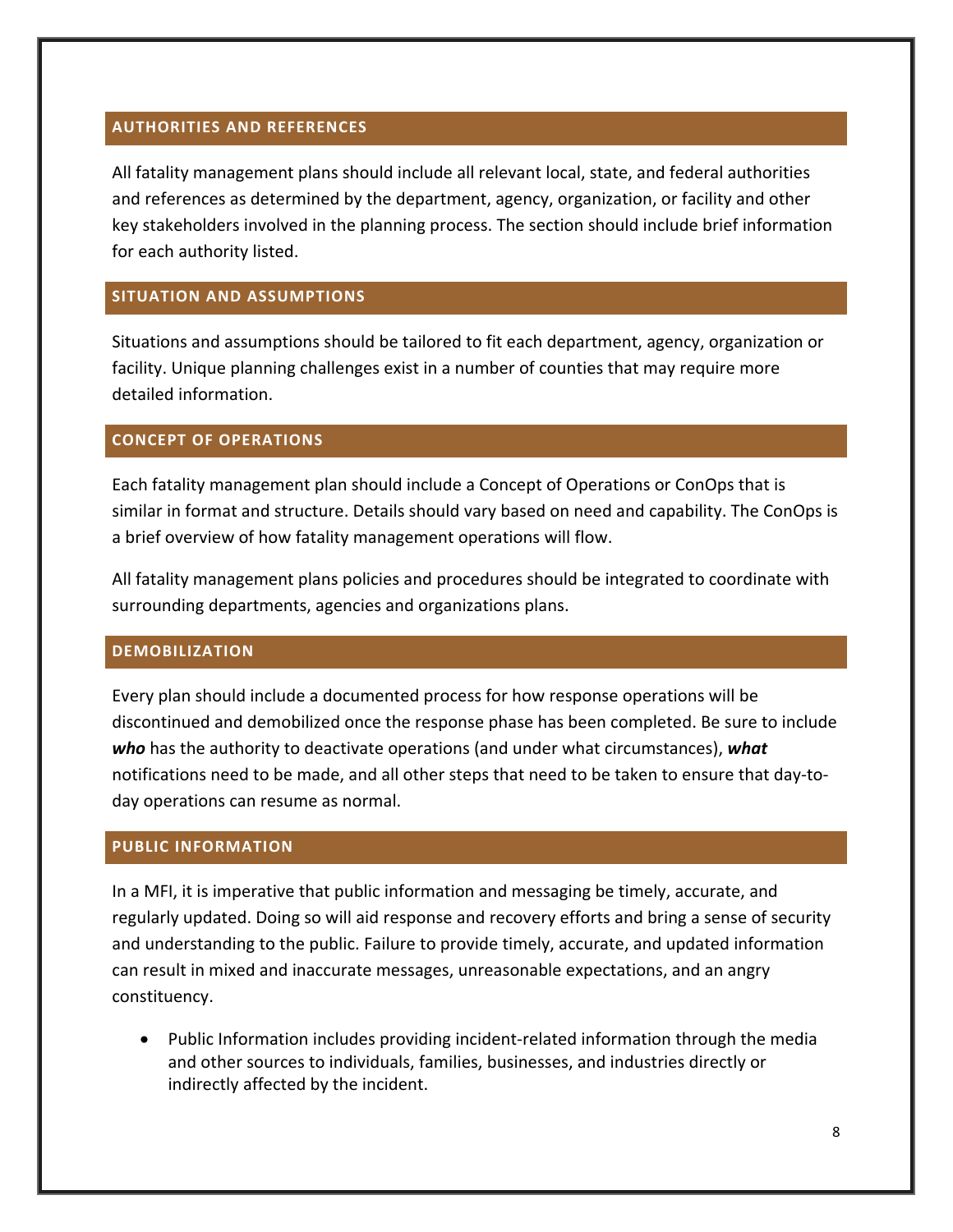- Community relations activities include identifying and communicating with community leaders (e.g., grassroots, political, religious, business, labor, and ethnic) and neighborhood advocacy groups to ensure a rapid dissemination of information, identify unmet needs, and establish an ongoing dialogue and information exchange
- There will be a strong need for the public to get disaster assistance information. The timely dissemination of accurate, well‐coordinated emergency public information will reduce the impact to life and property as well as help to maintain public trust and confidence.
- Jurisdictions and organizations involved in response and recovery will recognize the importance of relaying common emergency messages and will coordinate with other jurisdictions and organizations to ensure consistent information is disseminated.
- PIOs collect and maintain a file of fact sheets, instructions and procedures, and other readily available pre‐scripted information on a wide range of topics to support the rapid dissemination of public information. Pre‐scripted information is verified on a regular basis to ensure that it is current and accurate.
- Many disasters can occur rapidly, hampering the ability of response organizations and local government to provide comprehensive information to everyone impacted at the onset. For this reason, it is important to ensure the public is aware of potential hazards and know the appropriate protective efforts before a disaster occurs.
- A disaster may have negative impacts on the existing communication infrastructure or systems requiring the use of alternative methods to provide information to the public.
- Disasters may impact individuals' ability to receive public information due to displacement, or limited access to television, phone, newspaper, the internet, social networks, etc.
- A disaster may create a significant demand for information from a wide variety of sources which may exceed local capabilities. Some situations may require the provision of enhanced or supplemental public information resources.
- Rumors or misinformation may be spread before, during, and after a disaster. This can cause unnecessary distress among the public, provoke counter‐productive public actions, and impede response and recovery efforts.
- The interest generated by a disaster may lead to requests for information or visits from a variety of public officials, dignitaries, or VIPs. Such requests will require coordination and resources.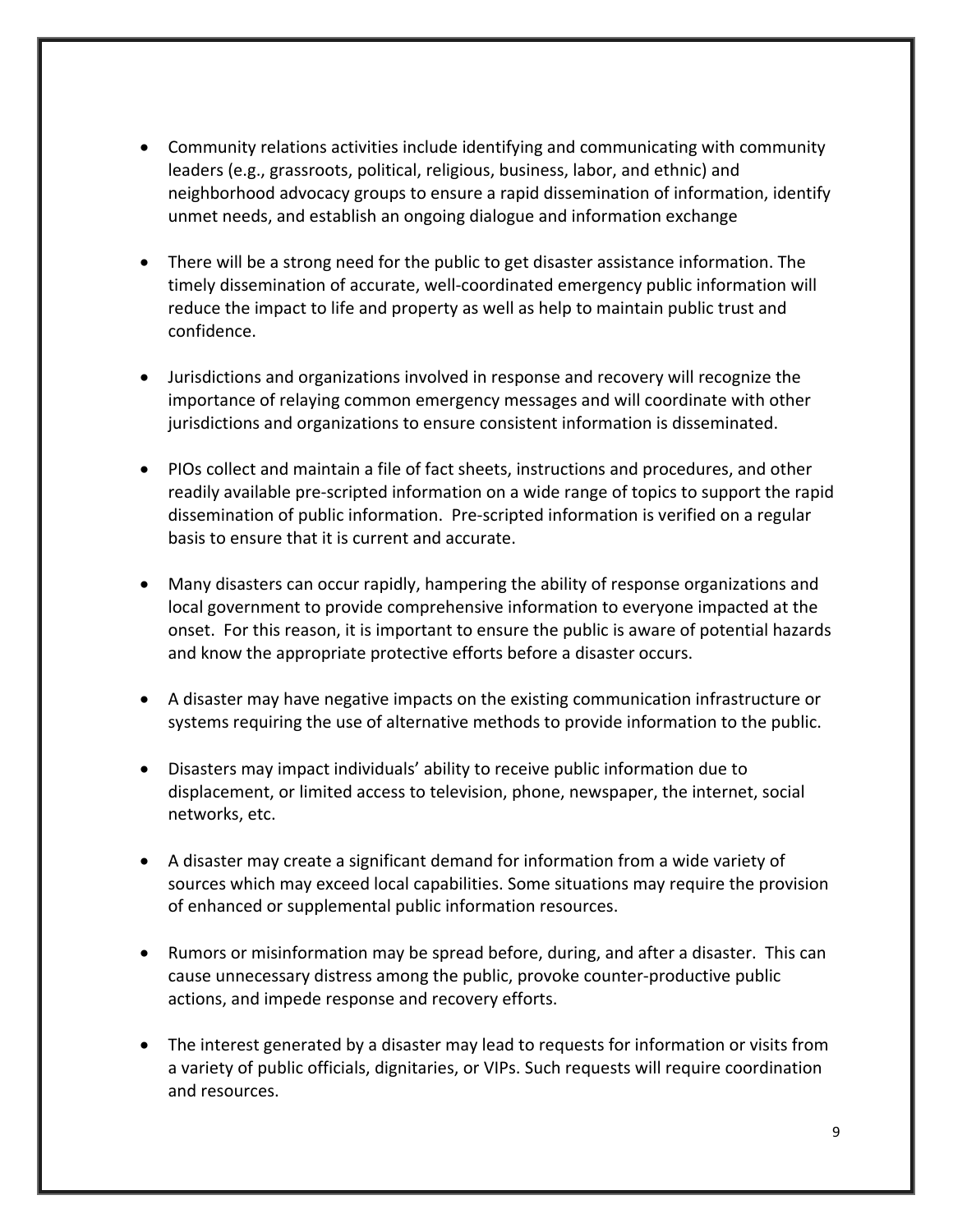All equipment and systems relied upon to notify/inform the public are operational and tested on a regular basis.

#### **DATA/INFORMATION MANAGEMENT**

#### **Vital Records:**

- 1) Death certificates issued according to procedures normally in place and as directed by the ME.
- 2) The administrative or judicial issuance of death certificates in situations in which there is an absence of positive physical forensic scientific identification is a responsibility of the ME in conjunction with local legal and public health authorities. (Presumption of death from absence, MN statue **576.141 )**
- 3) When circumstances suggest that a death has occurred although a dead body cannot be produced to confirm the fact of death, a death record shall not be registered until a court has adjudicated the fact of death. (**144.221 sub 3 )**

#### **TRAINING AND EXERCISES**

Multi‐year Training and Exercise Plans should include information and guidance for exercise and training recommendations for all personnel and other key stakeholders involved with the fatality management plan.

Exercises provide training and practice for emergency events that test readiness, evaluate the fatality management plan, and provide detailed feedback for your facility. Even though exercises can be costly and time consuming, they are the best way to test a plan prior to an actual mass fatalities incident.

In the multi-year training and exercise plan, present a strategy for training and exercises, including:

- The functions and/or parts of the plan that you will exercise.
- The type of exercises.
- How you will evaluate the exercises.
- A time frame within which each exercise will be done

Information and guidance for developing a fatality management training and exercise plan should be integrated with existing policies and procedures and coordinated with the departments, agencies, organizations, or other facilities that would support your response to a